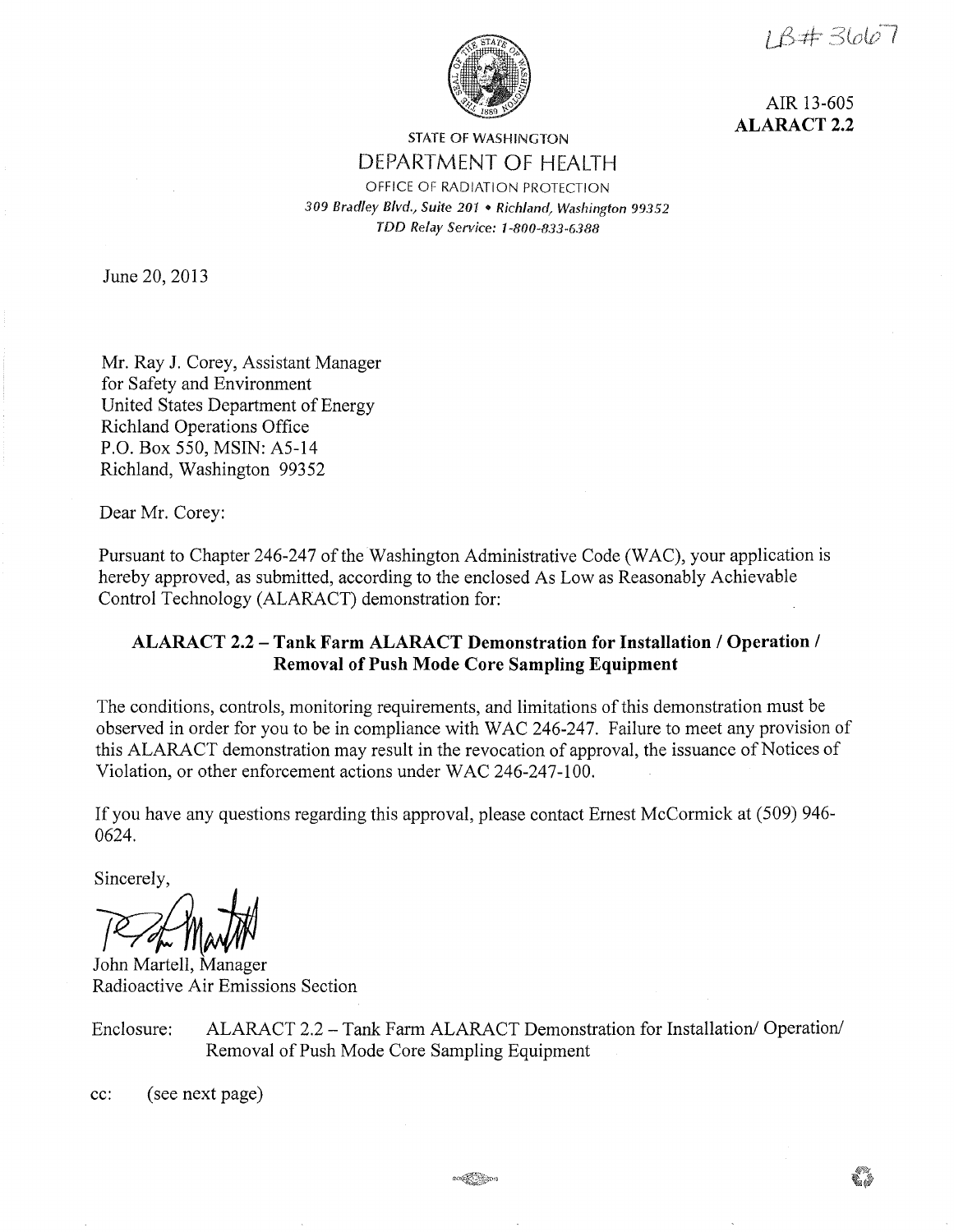Mr. Ray J. Corey June 20, 2013 Page 2 of 2

cc: Robert Anderson, MSA Matthew Barnett, PNNL John Bates, CHPRC Tom Beam, MSA Lee Bostic, BNI Cliff Clark, USDOE-RL Jack Donnelly, WRPS Dennis Faulk, EPA Phil Gent, Ecology Robert Haggard, BNI Dale Jackson, USDOE-RL Steven Killoy, WRPS Ernest McCormick, WDOH Felix Miera, WRPS Valarie Peery, Ecology Michael Peloquin, WRPS Lucinda Penn, WRPS James Rasmussen, USDOE-RL Crystal Rau, Ecology John Schmidt, WDOH Maria Skorska, Ecology Jeff Voogd, WRPS Joan Woolard, WCH Davis Zhen, EPA Environmental Portal RAES Tracking: RAES #635; ALARACT 2.2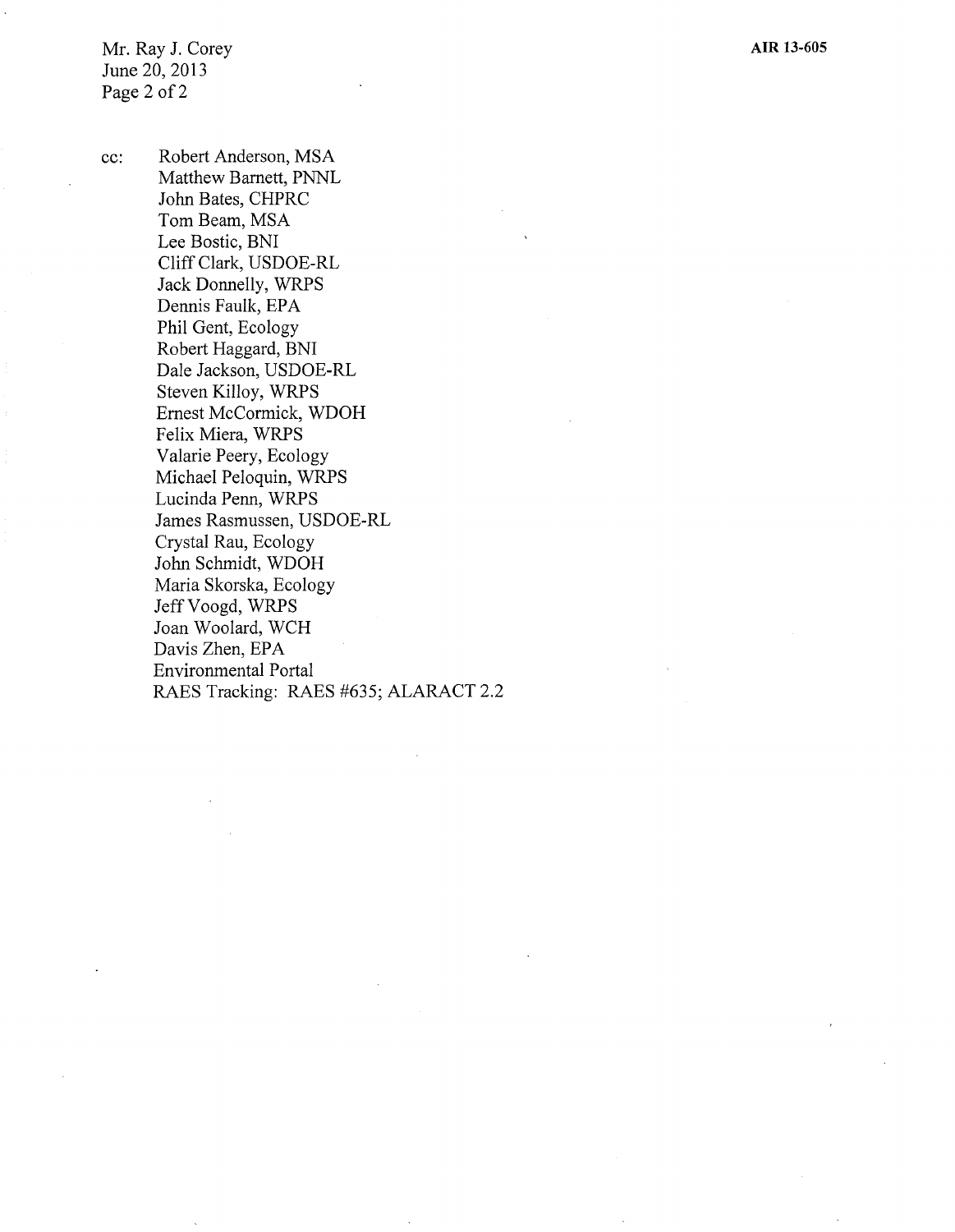## ALARACT **02.2**

# **TANK FARM ALARACT DEMONSTRATION FOR INSTALLATION/ OPERATION/ REMOVAL OF PUSH MODE CORE SAMPLING EQUIPMENT**

#### **1. Description of Activity**

*The Core Sampling System is used in single-shelled tanks (SSTs) and double-shelled tanks (DSTs) to obtain samples of waste for characterization purposes. The Core Sampling System operates in two modes: Push Mode Core Sampling (PMCS) and Rotary Mode Core Sampling (RMCS). PMCS, the preferred mode, does not involve rotation of the drill string or significant purge gas flow, and is the subject of this ALARACT demonstration. The Core Sampling System consists of the sample platform, pressurized nitrogen or compressed air supply, change out assembly, cable spray washer, and other support equipment.* 

System set up and sampling is controlled by operating procedures. Riser access is executed in accordance with ALARACT 1.1, Tank Farm ALARACT Demonstration For Riser Preparation/Opening, and continuous health physics technician (HPT) coverage is provided whenever the riser is open.

The operation of core sampling begins by inserting a drill string into the waste. The Core Sampling System contains a seal against the bottom of the core barrel to prevent back flow of tank waste into the drill string protecting the air pathway out of the tank. This system also has a seal at the top of the drill string to further protect the air pathway out of the tank. Nitrogen/air ( or other fluid such as water with a lithium bromide tracer) is used only in amounts sufficient to maintain the hydrostatic head and prevent or minimize movement of tank waste into the core barrel. The drill string section connections are sealed to prevent air leaks and the shielded receiver and sampler have cam-locks to prevent the exposure of the sample to the air.

When the segment is complete, the drill string is disconnected from the Core Sampling System platform and is capped and connected to the shielded receiving vessel while protecting the air pathway. The platform then rotates to place the shielded receiver either directly over a shipping cask or the shielded receiver may be positioned over an x-ray machine to allow the sampler to be x-rayed.

While operating the Core Sampling System in push mode, water or air is used to maintain the hydrostatic head in the drill string minimizing waste entry. Once a complete core has been obtained, the platform can be repositioned on the same riser or moved to a different riser on the same tank to obtain additional cores. During breakdown, the drill string is sleeved as it is removed from the tank and placed into a waste container. When sampling is complete at one tank, the Core Sampling System will be disconnected and moved to the next tank.

#### **2. Controls**

a. When opening riser, use ALARACT demonstration controls for "Riser Preparation/Opening" (ALARACT I).

- b. Follow ALARACT demonstration for "Packaging and Transportation of Waste" (ALARACT 4).
- c. HPT coverage will be performed as specified in the Radiological Work Permit.
- d. If sustained wind speeds are >25 mph, then do not initiate sampling.